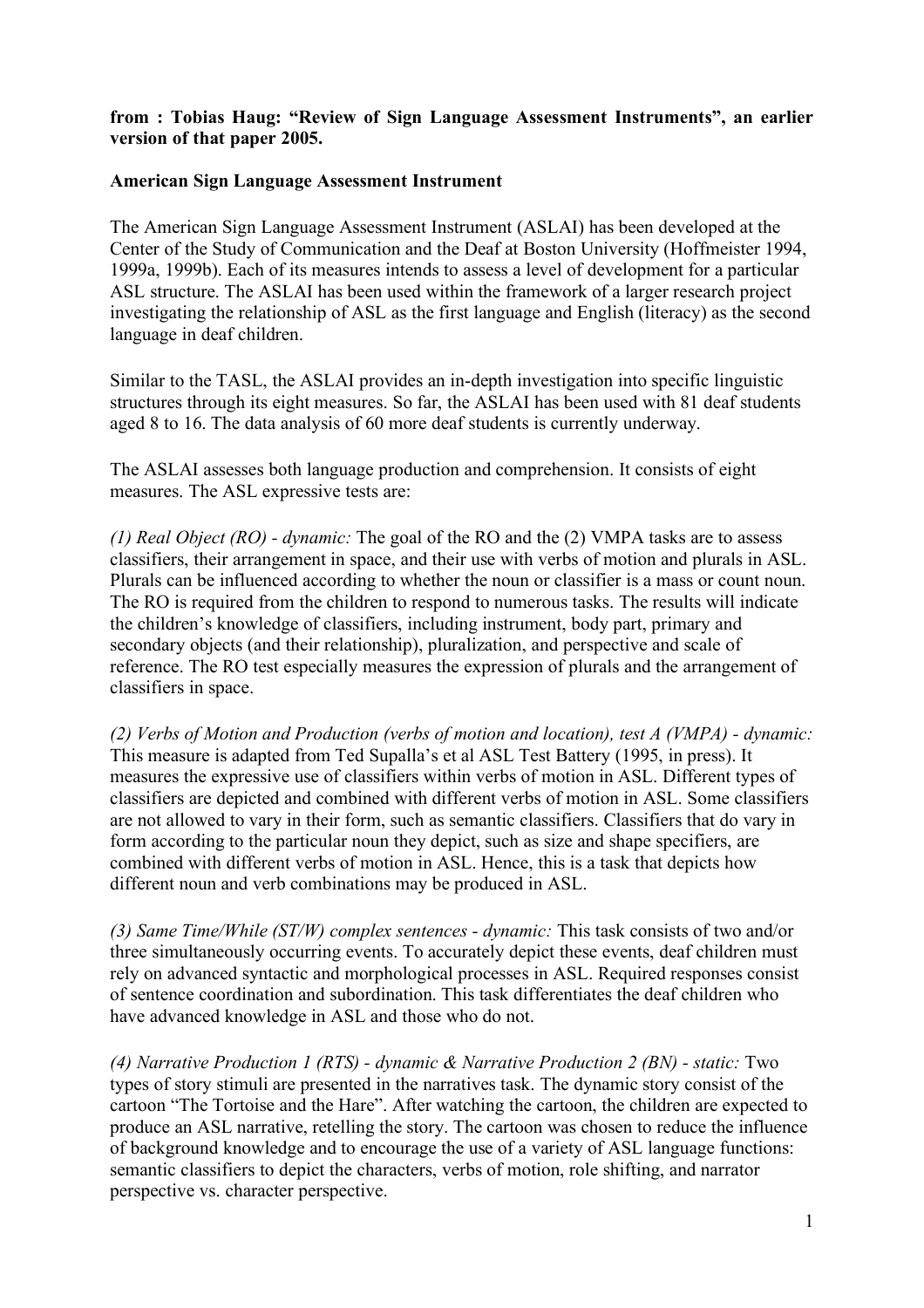The second narrative task involves deaf children responding to a sequence of pictures that depict a story theme. The pictures are presented to the children for two minutes. They are then removed, and the children are requested to retell the story to the assessor.

*(5) Complex Sentences - static:* The Relative Clause Task (RCT) was based on a test developed by de Villier (1988), utilizing three set of pictures. It consists of stimuli designed to elicit the use of relative clause structures in ASL and English. The deaf child is required to explain to the assessor what the picture sets. This requires either coordinates (lower linguistic level), embedded structures (higher linguistic level), or the use of topicalization (higher linguistic level).

## *The ASL receptive tests are:*

The receptive tasks have been developed to more closely represent tasks found on typical standardized tests. The receptive tasks measure knowledge of synonyms, antonyms, and plurals in ASL. The receptive tasks are constructed in a multiple choice structure.

*(1) Synonyms & (2) Antonyms:* These receptive tasks consist of a videotaped presentation of a signed stimulus item followed by four choices. Children are asked to select which choice best reflects either a synonym or an antonym. These tasks look for lexical knowledge, word meaning, semantic mapping, memory, and knowledge of this academic task.

*(3) Plurals and Arrangement - static:* This receptive task utilizes a videotaped presentation of numerous multiple choice items. Subjects are shown a series of pictures with four sign choices. They are required to choose that which best represents the stimulus items shown on the video display. Items are depicted that require plural quantifiers, plural classifiers, and other plural processes in a signed language.

The staff at Boston University's Center for the Study of Communication and the Deaf is currently developing a set of receptive tests to examine complex sentences in ASL. This measure will test subject-object agreement (spatial and eye gaze), verb inflection, rhetorical questions, topicalization, role shift, and negation (Hoffmeister 1999b).

The ASLAI consists of eight measures. Each measure is to indicate a level of development for a particular linguistic ASL component. The measures have been constructed with the underlying premise that ASL is a visual language and depends on visual properties. Each of the measures have also been developed with the focus on two major components of language learning, conversational knowledge, and metalinguistic knowledge. The development of conversational and metalinguistic knowledge in deaf children is critical for their academic success.

The ASLAI consists of testing input that uses a presentation methodology that includes moving visual input (dynamic) as stimulus items, such as cartoons stories without any vocal interaction, as well as stories depicted by a sequence of pictures (static). Even if not explicitly mentioned what the background of the selected linguistic aspects of ASL are, it can be assumed that they based on linguistic research of ASL.

The reported psychometric properties apply for the receptive tasks and the narrative tasks (expressive task). All the ASLAI receptive tasks have been videotaped, pilot-tested, and preliminary psychometric testing has been conducted. All tasks have been developed using a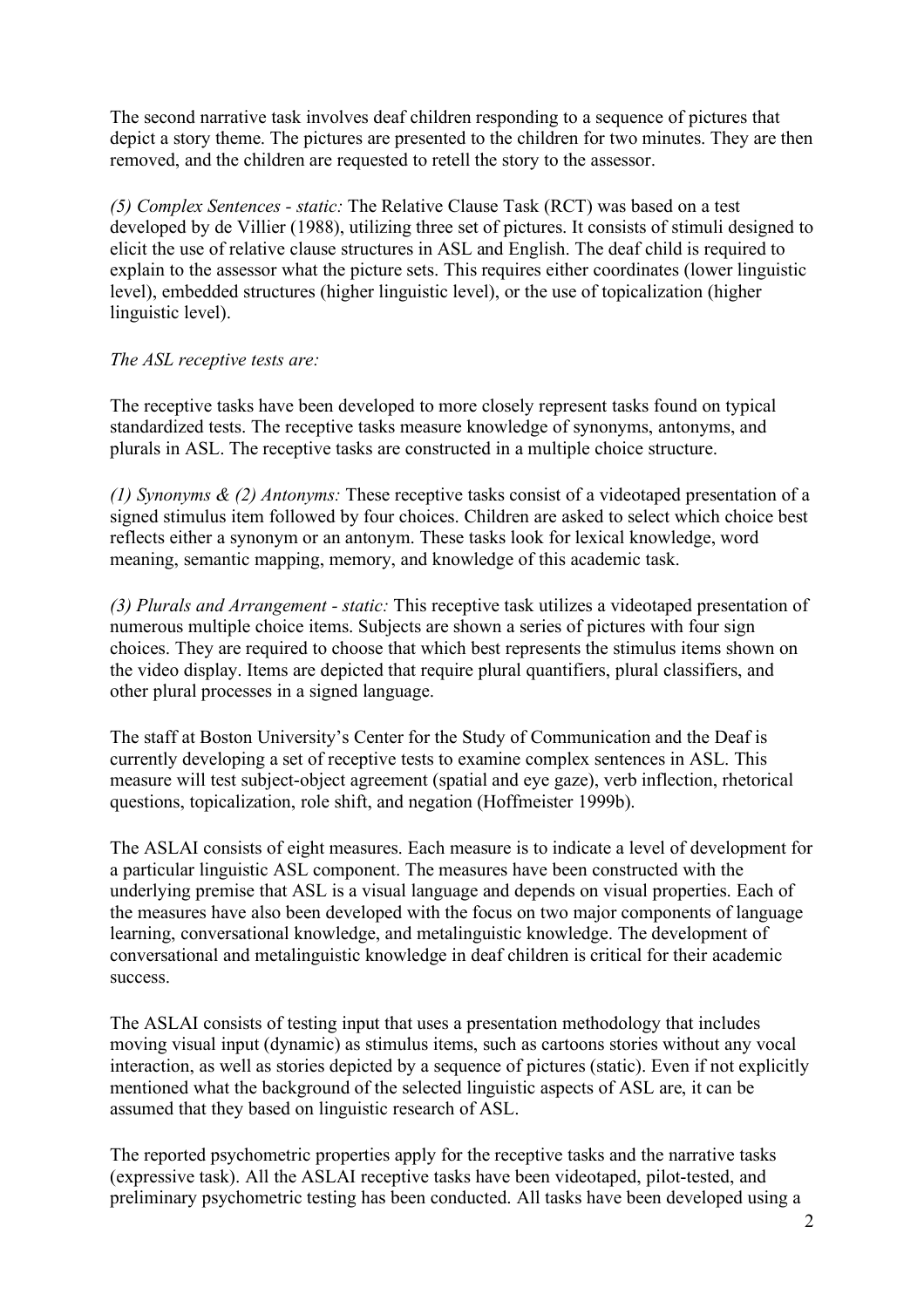team of native ASL users who were knowledgeable about language development and were able to suggest exhaustive and representative content for each test. Each assessment was developed with 50 original items and was field-tested on a group of ten deaf adults. Only items that showed at least a 90% agreement among the deaf respondents were retained in the item pool. The final number of items in each test is as follows: Antonyms, 15 items; Synonyms, 21 items; Plural, 27 items.

After the final development, the assessment was used with 81 deaf students, aged 8 to 16. Item analysis was run on the Synonym, Antonym, and Plural test to examine response pattern, difficulty level of items, and how well items allow to discriminate among various groups of deaf children. Currently, the data of 60 additional deaf children will be analyzed (Hoffmeister, 1999b).

The test for internal consistency (reliability coefficient; Synonyms: .86; Antonyms: .80; Plural: .55) and Split-half reliability (Synonyms: .83; Antonyms: .80; Plural: .51) were conducted on the three receptive tasks. The results allow further refinement of the assessments, eliminating items which do not correlate well with overall performance or which are not sufficiently difficult. Further analysis will be conducted in order to reduce the number of questions.

For the narrative task, a rating sheet was developed that uses a Likert scale determining three types of group scoring in addition to individual component scores. The three group scores are: (1) Story Structure, (2) ASL Skills, and (3) Overall Story rating. This scoring allows the rating of individual and general components of story telling. Trained scorers rated the Narrative test with a .90 inter-rater reliability for both deaf and hearing raters.

The content validity is ensured by using a group of experts to develop the items and to eliminate items for which the deaf adults could not come to an agreement. Evidence for convergent and discrimination validity (concurrent validity) was drawn from correlating performance of the ASLAI, the Stanford Achievement Test (SAT) and the Rhode Island Test of Language Structure (RITLS).

Finally, performance on the ASL assessment tasks has been demonstrated to correlate highly with age, which means that the tests show promise for discriminating age-related language development in deaf children. Future goals of the ASLAI are (1) to obtain an age level norm for each of the ASLAI tasks and (2) to obtain a measure which would enable us to determine if a child has a language problem in ASL (R. Hoffmeister, personal communication, November 6, 2000).

Psychometric analyses of the (1) Real Objects task, (2) Verbs of Motion and Production task, (3) ST/W complex sentence task, and (4) the complex sentence/Relative Clause task will be conducted soon (R. Hoffmeister, personal communication, December 15, 1999).

Both the expressive and the receptive tasks take approximately 30 minutes each. Analysis of the receptive tasks is fairly efficient, whereas the analysis of the expressive tasks takes up to 20 hours per child to be analyzed (R. Hoffmeister, personal communication, December 15, 1999). The ASLAI is not available.

Among the *strengths* of the ASLAI are that(1) the psychometric analysis for the receptive tasks is good (2) it has been developed for research purpose, (3) it has been developed in